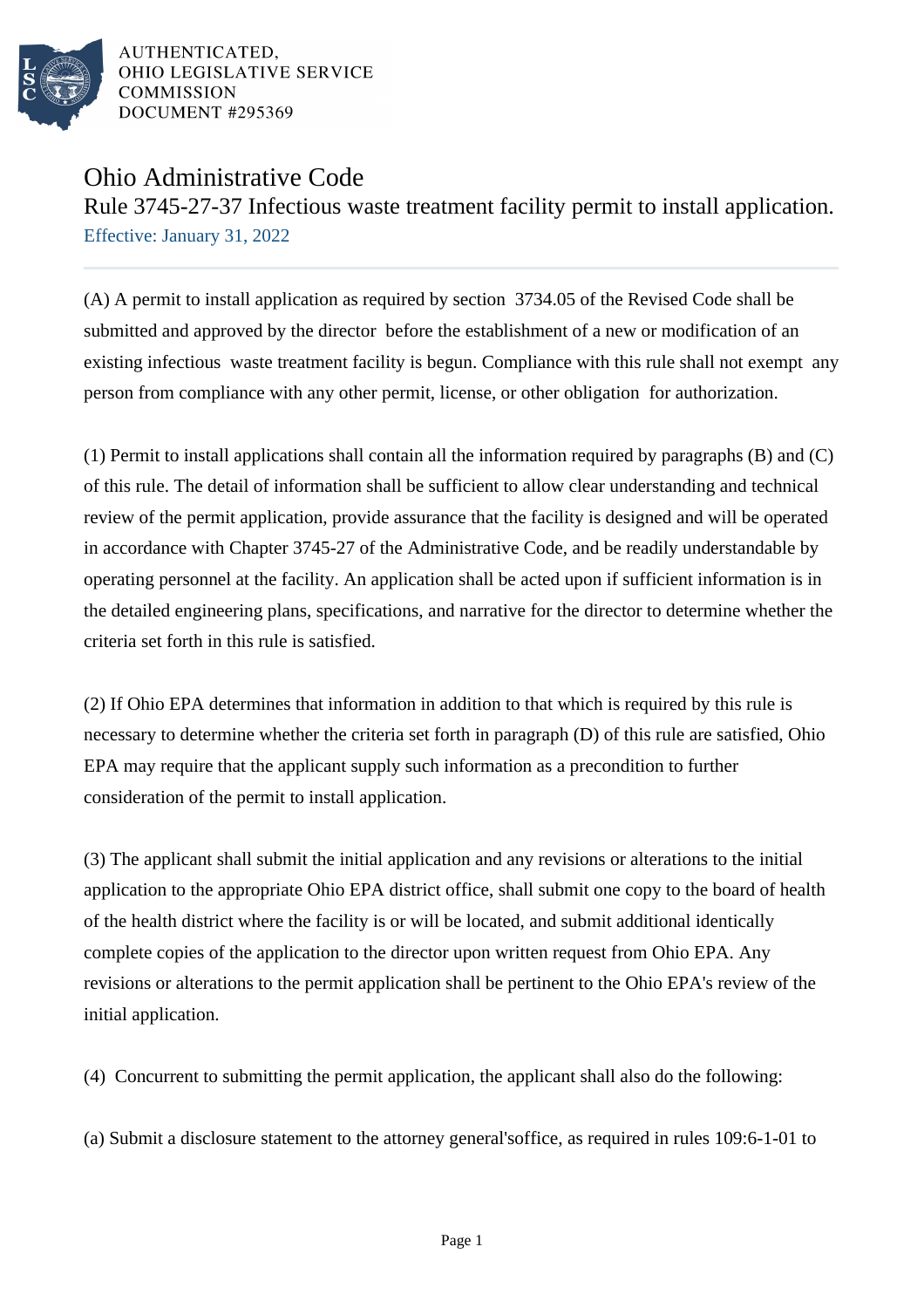

109:6-1-04 of the Administrative Code, if the facility is an off-site facility as defined in section 3734.41 of the Revised Code.

(b) Send, via certified mail or any other form of mail accompanied by a receipt, letters of intent to establish or modify an infectious waste treatment facility. Copies of the mail receipts shall be included with the application. Letters of intent shall be sent to the following entities:

(i) The governments of the general purpose political subdivisions where the infectious waste treatment facility is located, i.e., county commissioner, legislative authority of a municipal corporation, or the board of township trustees.

(ii) The single county or joint county solid waste management district.

(iii) The owner or lessee of any easement or right of way bordering or within the proposed facility boundaries that may be affected by the infectious waste treatment facility.

(iv) The local zoning authority, if any, having jurisdiction.

(5) Applications to modify a facility with plans approved after the effective date of this rule shall contain new plan sheets to replace those affected by the proposed change, as well as any revised narrative sections. New information added to the revised narrative shall appear in capital letters, and information to be deleted shall be lined out.

(B) Engineering plan sheets. The following detailed engineering plans, specifications, and information for infectious waste treatment facilities shall be shown by means of drawings on twenty-four inch by thirty-six inch paper, and by narrative descriptions as determined appropriate by Ohio EPA:

(1) The detailed engineering plan cover sheet shall be numbered sheet 1, and shall contain the following information:

(a) The name of the infectious waste treatment facility.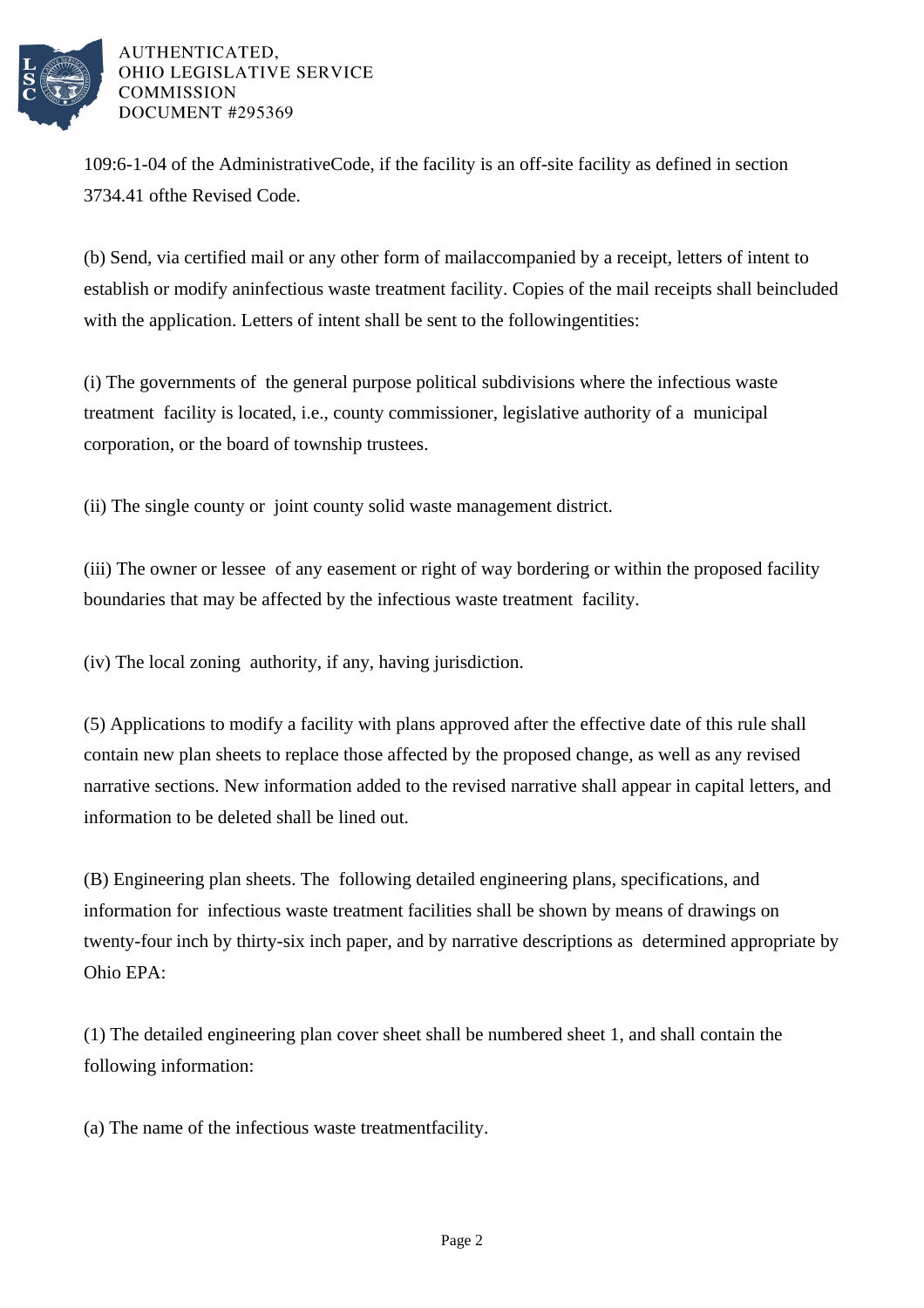

(b) The precise geographical location and boundaries of the infectious waste treatment facility, the infectious waste treatment facility property line, and the one-thousand-foot radius around the property line, all to be shown on a seven and one-half minute USGS topographical map.

(c) The name and address of the applicant and the infectious waste treatment facility operator.

(d) The name and address of the owner(s) of the infectious waste treatment facility.

(e) The name and address of the person who prepared the plans.

(2) Plan drawings showing the following items within one thousand feet of the limits of the infectious waste treatment facility. All items specified in an individual subheading shall be shown on the same plan sheet. A scale of one inch equals no greater than two hundred feet shall be used:

(a) The property lines of all land owned or leased for the infectious waste treatment facility as determined by a property survey conducted by a registered surveyor.

(b) All public roads, railroads, and domiciles.

(c) All existing land uses or zoning classifications, property owners, political subdivisions, and communities.

(d) The north arrow.

(e) Surface waters of the state.

(3) Plan drawings showing the following items located within the infectious waste treatment facility. A scale of one inch equals no greater than fifty feet shall be used:

(a) The location of all existing or proposed treatment buildings, storage facilities, and occupied structures.

(b) The location of all fencing, gates, natural screening and other screening on the site.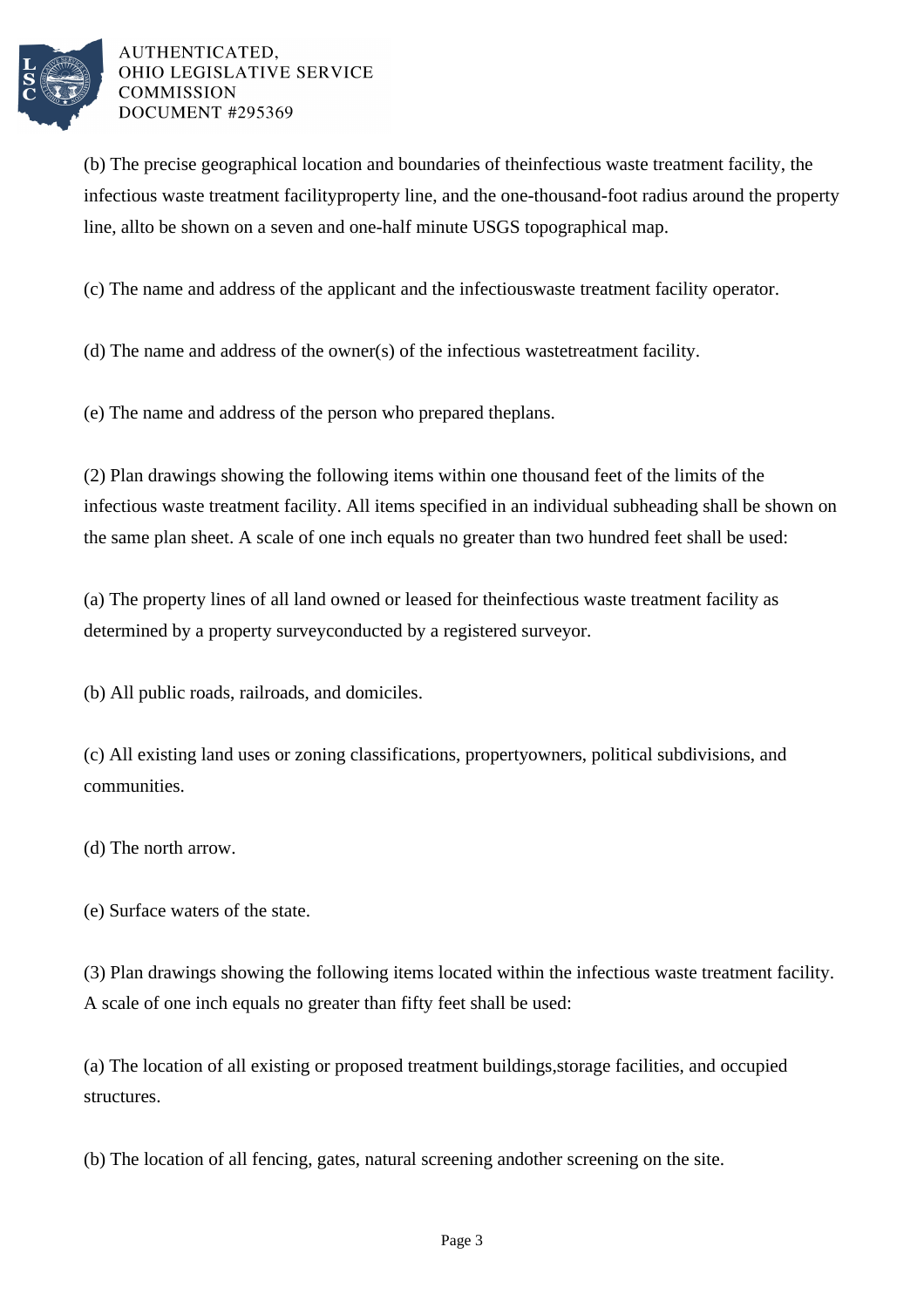

- (c) The location of infectious waste handling areas.
- (d) The location of the drainage structures.
- (e) The location of spill containment and clean-up kits.

(f) The location of fire extinguishers and other fire response equipment.

(4) Detailed engineering plan drawings showing plan view, front view, and profile view, with sufficient detail to provide full understanding of the design and operation of each treatment unit.

(5) For a permit to install application subject to paragraph  $(D)(5)$  of this rule, plan drawings which clearly delineate all infectious waste handling areas as that term is defined in rule 3745-27-01 of the Administrative Code showing both of the following:

(a) The distance between the infectious waste handling areas and the property line of the premises on which the infectious waste treatment facility will be located.

(b) All domiciles, schools, jails, and prisons located within one thousand feet of the infectious waste handling areas.

(C) The following information shall be presented in narrative form to be contained in a report divided into the following sections:

(1) Summary of how the infectious waste treatment facility will meet the standards and operational requirements for permit approval by the director specified in rules 3745-27-32 and 3745-27-37 of the Administrative Code.

 $(2)$  Discussion of the following operational information:

(a) The method of treatment.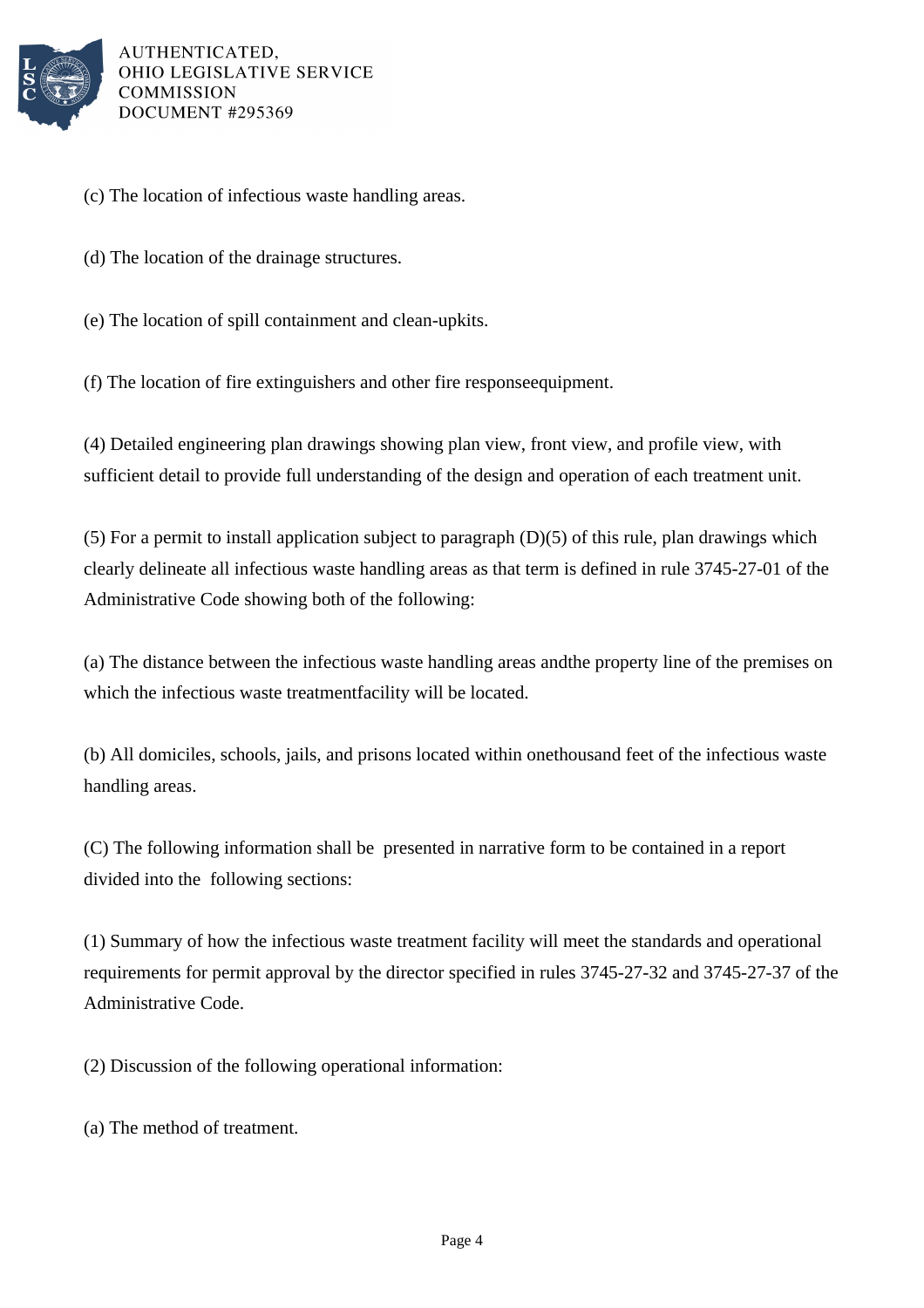

(b) The identification and utilization of all existing or proposed treatment buildings, storage facilities, and occupied structures.

(c) The utilization of all fencing, gates, natural screening, and other screening on the site.

(d) The utilization of infectious waste handling areas.

(e) The utilization and drainage of the decontamination area.

(f) The operating hours.

(g) The functions, qualifications, training, and certification of staff.

(h) The format and use of the daily operating log, which shall include all operational and maintenance procedures and sources of service and parts.

(i) The design and function of the water cooling and collection system for ash.

(i) The handling and disposal of particulates captured by the air pollution control system.

(k) The method used to distinguish hazardous waste as specified in the "hazardous wastes rules" as defined in paragraph  $(A)$  of rule  $3745-50-10$  of the Administrative Code.

(l) The method ) used to distinguish infectious wastes that are also radioactive waste regulated by the Ohio department of health, or the U.S. nuclear regulatory commission.

(m) The quality control measures specified in paragraph  $(C)$  of rule 3745-27-32 of the Administrative Code.

(n) The names and addresses of any third party contracted for quality control activities.

(o) The accident or spill containment procedures.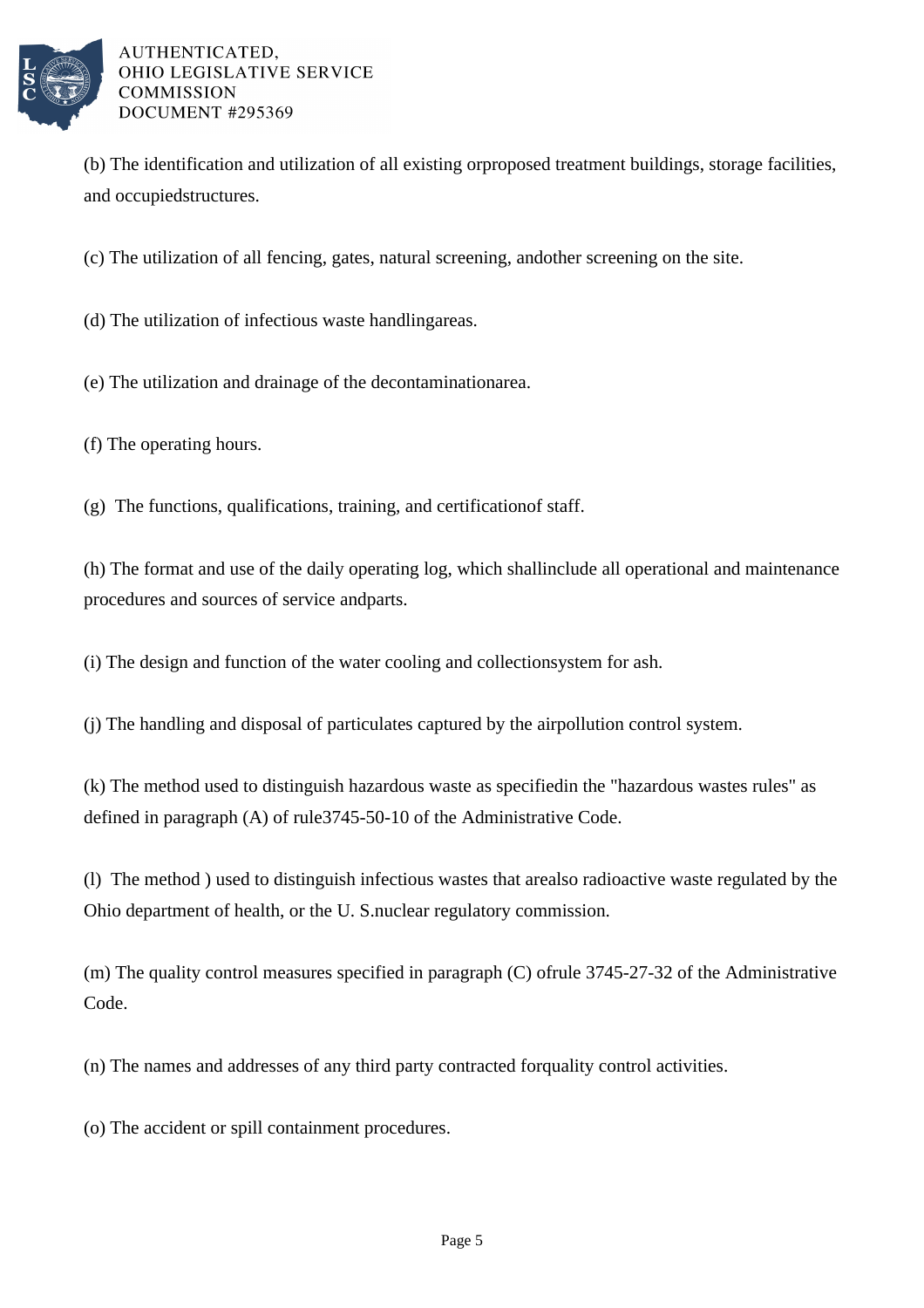

(p) The contingency plans specified in paragraph  $(C)(3)$  of rule  $3745-27-35$  of the Administrative Code.

(q) The coordination with local officials such as: the fire department, local emergency management officials, and the police department.

(D) The director shall not approve any permit to install application for an infectious waste treatment facility unless the director determines the following:

(1) Establishment or modification and operation of the infectious waste treatment facility will not violate Chapter 3704., 3714., 3734. or 6111. of the Revised Code.

 $(2)$  Location of the infectious waste treatment facility is not within any of the following:

(a) The boundaries of a regulatory floodplain as defined in rule 3745-27-01 of the Administrative Code.

(b) The boundaries of a floodplain as determined by the applicant based upon a design storm equal to the one hundred-year twenty-four-hour rainfall event defined in technical paper no. 40, "Rainfall Frequency Atlas of the United States" (1961) available at http://www.weather.gov, published by the national oceanic and atmospheric administration, national weather service, and using standard methodologies set forth in "Urban Hydrology for Small Watersheds" (1986) available at available at http://www.usda.gov (soil conservation service technical release number 55) and section 4 of the "National Engineering Hydrology Handbook" (1985, including revisions through 2004) available at http://www.usda.gov of the soil conservation service of the United States department of agriculture when no regulatory floodplain designation exists.

(3) The applicant or person listed as operator, who has previously or is currently responsible for the management or operation of one or more infectious waste treatment facilities, has managed or operated such facility in substantial compliance with applicable provisions of Chapters 3704., 3714., 3734., and 6111. of the Revised Code, and any rules adopted and permits issued thereunder, and has maintained substantial compliance with all applicable orders issued by the director, the environmental review appeals commission (ERAC), or courts having jurisdiction in accordance with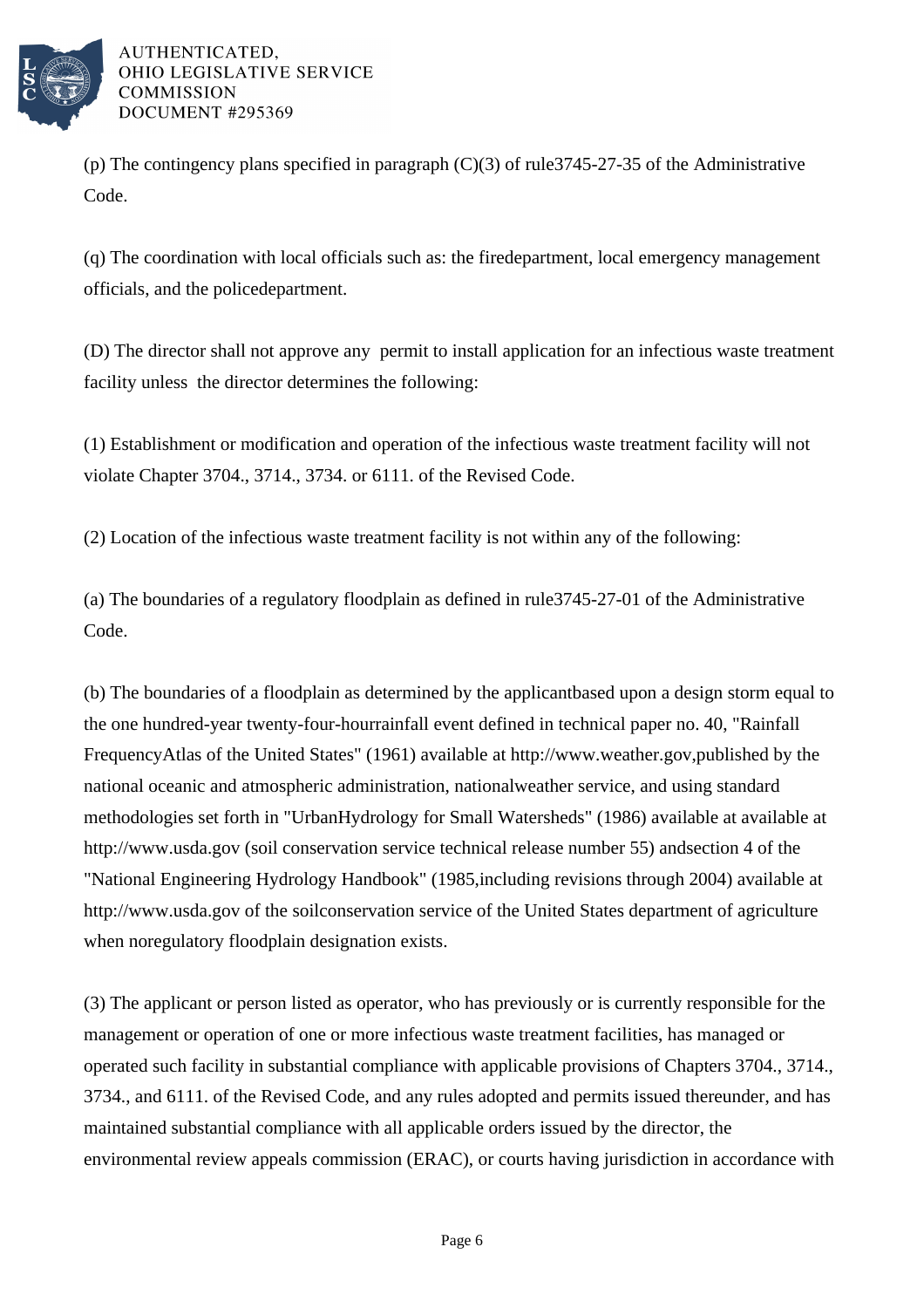

applicable law . The director may take into consideration whether substantial compliance has been maintained with any applicable order from a board of health maintaining a program on the approved list and any other courts having jurisdiction.

(4) The applicant meets the requirements of sections 3734.40 to 3734.43 of the Revised Code and rules adopted thereunder.

(5) A permit to install application for the installation of a new incineration facility specifies the locations of the infectious waste handling areas on the premises of the proposed facility. The infectious waste handling areas shall be:

(a) At least three hundred feet from the property line of the tract of land on which the new incineration facility is proposed to be located; and

(b) At least one thousand feet from any domicile, school, prison, or jail that is in existence on the date on which the application for the permit to install the new incineration facility is submitted under section 3734.05 of the Revised Code.

For the purposes of this paragraph, "an application which proposes to install a new incineration facility" means the initial permit to install application to construct an infectious waste treatment facility which will treat infectious waste by means of incineration or a permit to install application to modify an infectious waste treatment facility to construct an incinerator unit where the facility's currently effective permit to install does not authorize incineration as a treatment method.

(E) The director may consider, when determining whether or not to approve a permit to install application for an infectious waste treatment facility, the impact the proposed infectious waste treatment facility may have on corrective actions that have been taken, are presently being taken, or are proposed to be taken in the immediate area.

(F) The permittee shall submit to Ohio EPA, upon every tenth anniversary of the effective date of a permit to install that approved initial construction of the facility, an analysis demonstrating that the design, construction, and operation of the infectious waste treatment facility continues to meet applicable regulatory requirements under this chapter. If Ohio EPA determines that the design is no